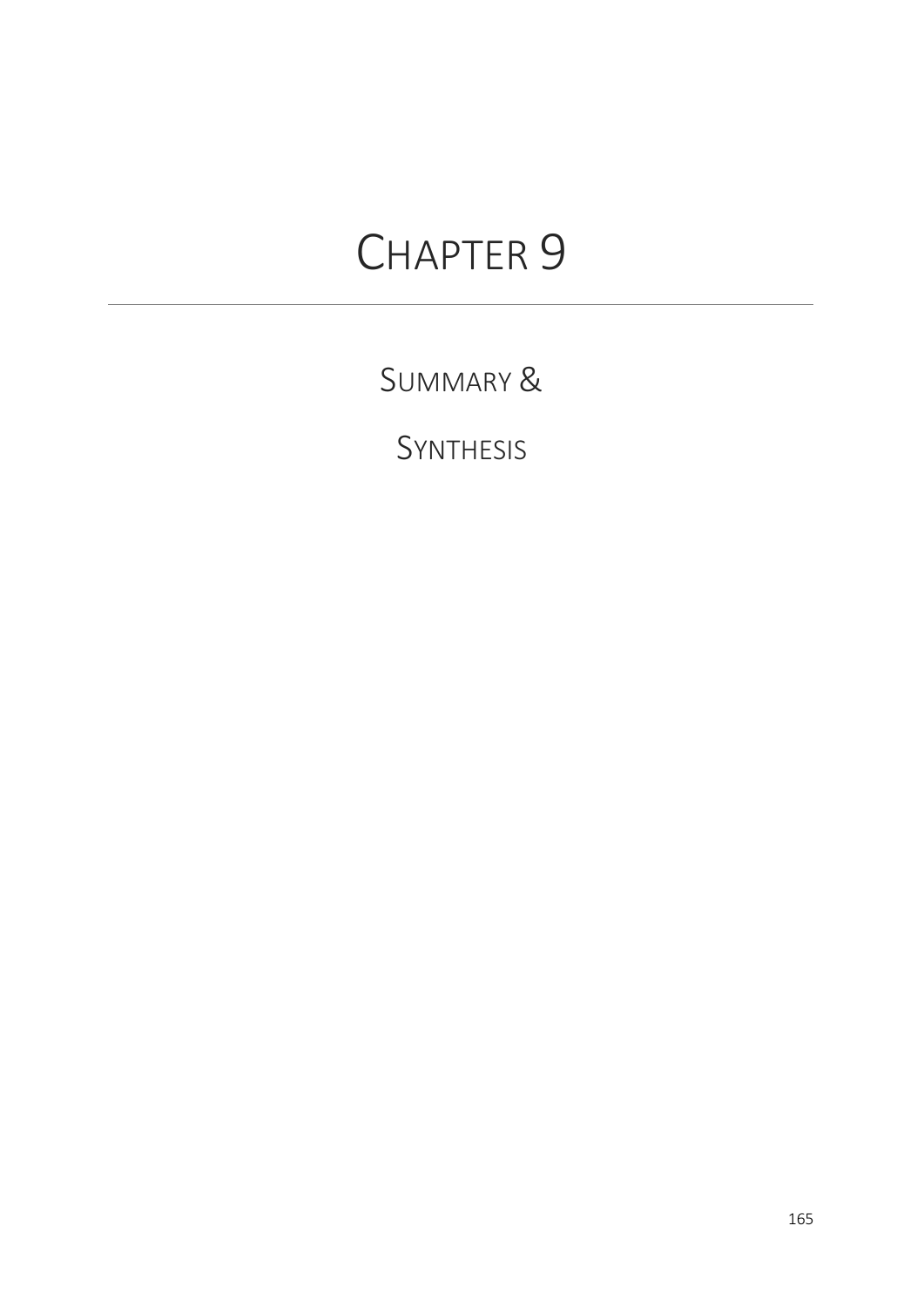It is not without reason that public health authorities worldwide have launched interventions aimed at physical activity during work/school time and transportation to work and school, and at physical activity in leisure time (e.g. the Global Recommendations on Physical Activity for Health by the World Health Organization (2010), the EU Physical Activity Guidelines by the EU Working Group *Sport and Health* (2008), and the Physical Activity Guidelines for Americans by the U.S. Department of Health and Human Services (2008)). Moderate to vigorous intensity exercise has been shown to have large protective effect on mortality (Samitz et al., 2011). Yet, in spite of these well-motivated attempts, large individual differences remain to be observed in physical activity habits, including the important component of regular exercise behavior in leisure time.

In the knowledge that many twin and family studies have provided evidence that a substantial part of the variation in exercise behavior is determined by genetic predisposition (particularly in late-adolescence and young adulthood as shown in Figure 1.1), the main aim of this thesis was to identify the mechanisms that give rise to this heritability of exercise behavior.

# The heritability of adolescent exercise behavior

Chapter 2 provides an overview of published studies on the quantitative genetics and molecular genetic findings for physical activity and exercise behavior. Up to 12 years of age, heritability estimates are low to moderate, whereas in (late-)adolescence, heritability estimates of voluntary exercise behavior are moderate to high. The results from the metaanalyses in three different age groups confirm increasing influence of genetic factors with age on exercise behavior: meta-analytic heritability estimates of 20% (7 to 12 years), 35% (13 to 15 years), and 53% (16 to 18 years) were reported. This changing genetic architecture of voluntary exercise behavior across the life span has been described before (Huppertz et al., 2016; Stubbe et al., 2005; Stubbe & de Geus, 2009). The notion that shared environmental factors play a greater role in childhood than adolescence can be explained by the important role of the parents; they provide the children with the opportunity to become active, by means of transportation to exercise activities, give exercise activities the priority over other leisure time activities and motivation and encouragement to exercise. During adolescence, this parental meddling becomes less prominent, and the influence of genetic factors becomes more important (Huppertz et al., 2016). In spite of the evidence for this increasing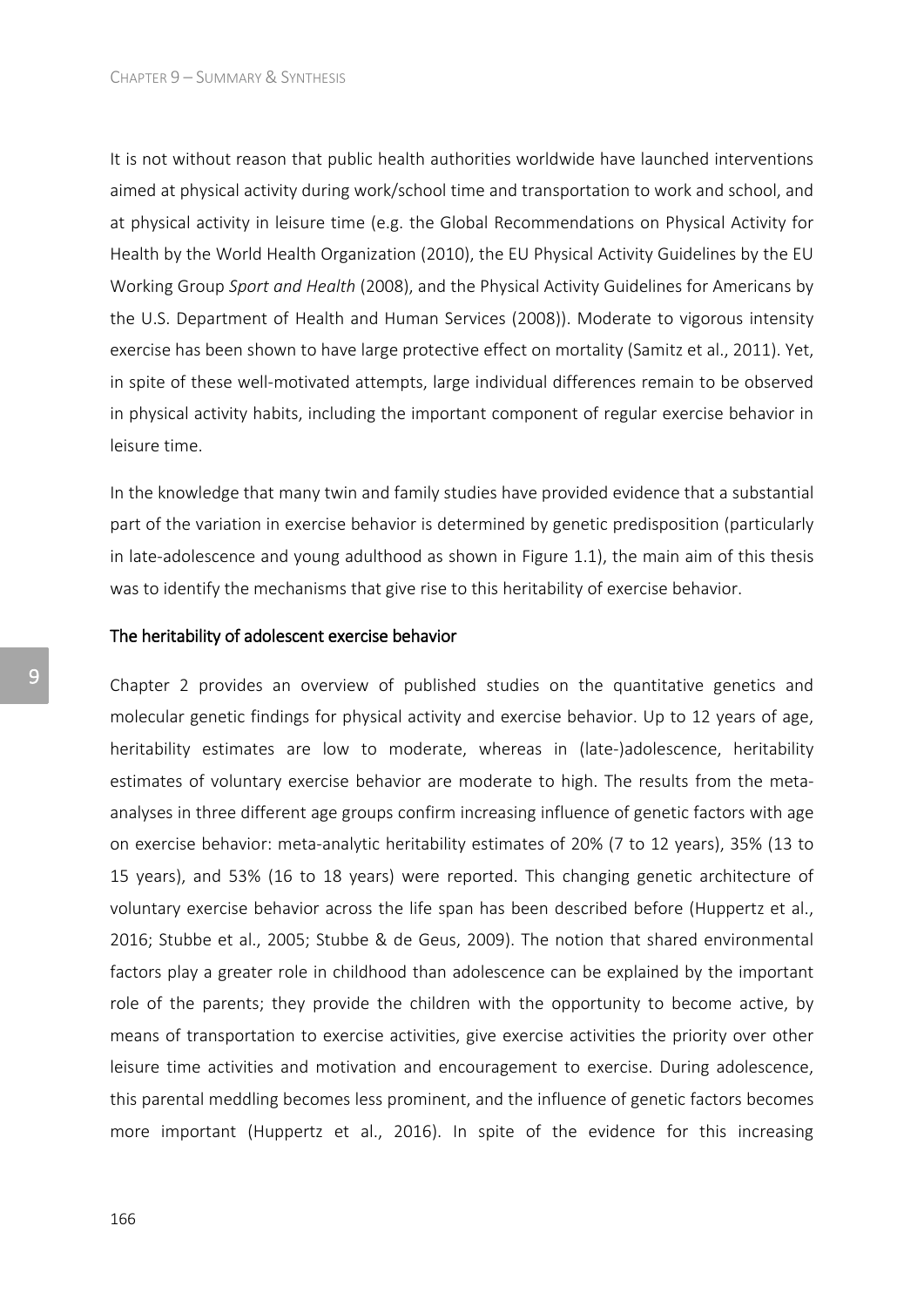contribution of heritable factors to exercise behavior from twin and family studies, efforts to identify the actual genes contributing to this heritability are limited. The model by De Geus & De Moor (2008) (introduced in the first chapter of this thesis) provided us with testable hypotheses regarding the nature of the genetic factors affecting regular voluntary exercise behavior. In this model it is argued that likelihood of engaging in or maintaining exercise behavior might be increased by the presence of genetic variants that amplify the feelings of pleasure, sense of accomplishment and performance.

#### A delicate balance: affective response to exercise

The model by De Geus & de Moor (2008) is based on the principles of instrumental conditioning, determined by the positive reinforcement or feelings of punishment. Exercise induced positive affective responses ('feel good' experiences during or shortly after an exercise bout) may be an important contributor to appetitive effects of exercise. Previous studies showed a robust association between a more favorable affective response during exercise and the intention to engage in voluntary exercise (Kwan & Bryan, 2010; Ruby et al., 2011) and greater actual participation in (voluntary) moderate to vigorous exercise (Dunton & Vaughan, 2008; Rhodes & Kates, 2015; Schneider & Graham, 2009; Williams et al., 2008; Williams et al., 2012). Short-term aversive effects may arise during exercise at higher intensities, most strikingly above the level where the supply of energy through oxygen must be supplemented by anaerobic metabolism. Blood lactate begins to accumulate above resting levels because lactate clearance is no longer able to keep up with lactate production and large individual variation in affective responses is seen (Ekkekakis et al., 2005; Ekkekakis et al., 2011; Van Landluyt et al., 2000; Welch et al., 2007). In Chapter 4, we tested the role of exercise induced affective responses in the motivation to exercise, by estimating the heritability of the affective responses during and after exercise and the overlap with the genetic factors influencing regular voluntary exercise behavior. Genetic factors explained 12% to 37% of the individual differences in the affective responses during and after (sub)maximal exercise tests in the cycle ergometer and treadmill. Without exception, more positive affective responses were associated with higher amounts of regular exercise activity (.15 < *r* < .21) and this association was accounted for by an overlap in genetic factors influencing affective responding and exercise behavior.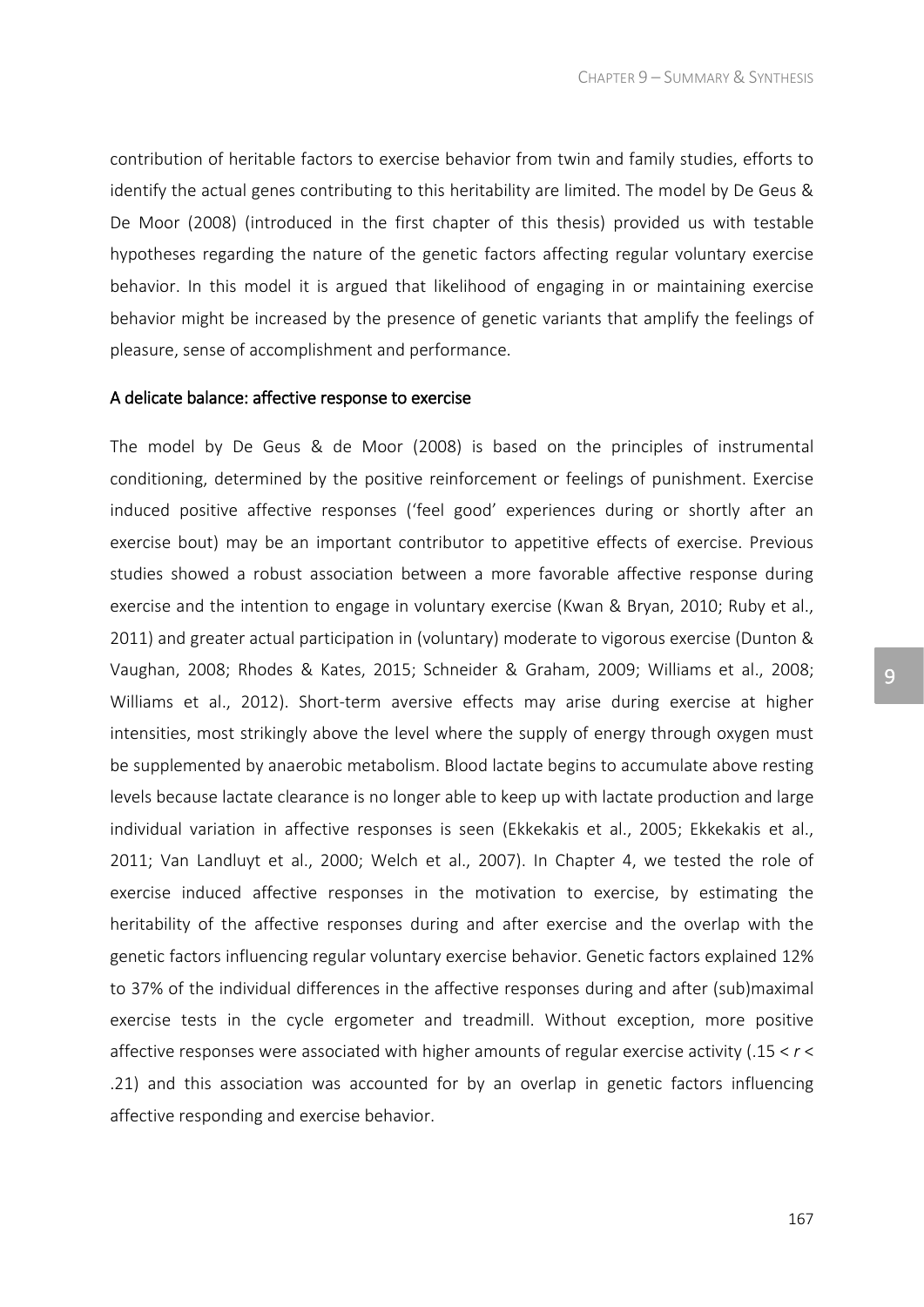Other studies that directly test the association between genetic variants and exercise-induced affective responses are scarce. Bryan et al. (2007) showed mediating effects of a single nucleotide polymorphism (SNP) in the brain-derived neurotrophic factor (*BDNF*) gene (G/A at nucleotide 196; Rs6265) on the association between exercise and positive mood, heart rate, and perceived exertion in a sample of healthy exercisers. Karoly et al. (2012) found two SNPs (rs8044769 and rs3751812) in the fat mass and obesity-associated protein gene (*FTO*) gene to be related to positive affect change during exercise (Karoly et al., 2012). Furthermore, a phylogenetically old mechanism that could influence the net balance of positive and negative affective responses during and after a bout of exercise could be an innate drive to be physical active (Swallow et al., 1998). The fulfillment of this 'activity drive' could be intrinsically rewarding, just as relieving hunger or thirst. Mouse lines that were selectively bred for voluntary-wheel running behavior have shed some light on this motivation to exercise. Behavioral pharmacological but also brain imaging studies in these mice by the laboratory of Garland showed that selection for increased voluntary wheel running altered dopamine signaling (Rhodes et al., 2005). Recently, it was shown that the facilitation of dopamine signaling is modulated by glutamate and GABA (Saul et al., 2016), neuromodulators that play a role in brain reward circuitry (Kelley & Berridge, 2002) and the neurotransmitter serotonin (Claghorn et al., 2016; Saul et al., 2016), which is also involved in the brain's rewarding system (Kelley & Berridge, 2002).

## Tipping the balance: personality and perceived benefits & barriers

Even more complex factors may influence the balance between aversive and appetitive effects of exercise in humans. A substantial body of evidence confirms personality to be a robust correlate of regular exercise behavior. Regular exercisers score lower on neuroticism and higher on extraversion, conscientiousness, and sensation seeking (de Moor et al., 2006; Rhodes & Smith, 2006; Wilkinson et al., 2013; Wilson & Dishman, 2015). In Chapter 8, we replicate the association of extraversion with voluntary exercise behavior, and show a significant genetic correlation between these traits. Extraverts are argued to be less aroused than introverts, whereas introverts have a higher level of activation to start with. Therefore, introverts might be easily overstimulated and less attracted to social situations and, consequently, exercise activities. The association with exercise behavior might be particularly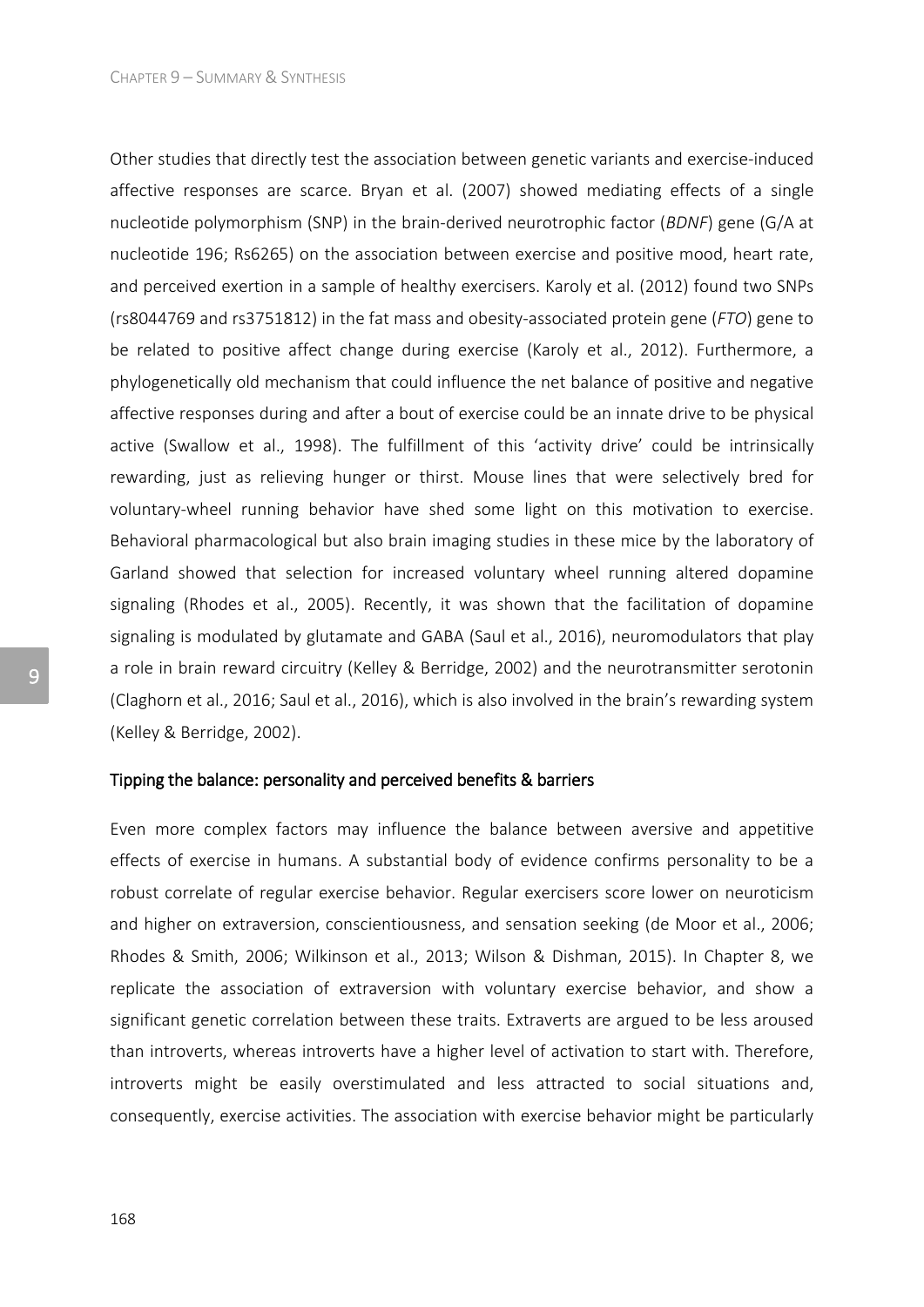prominent in adolescence, when most exercise activities are performed in teams with friends and peers.

In the above, we assume that the genetic correlation between extraversion and exercise behavior results from the causal effects of (heritable) extraversion on exercise behavior. In doing so, we implicitly rule out reverse causality with (heritable) exercise behavior increasing extraversion. Initial support for a causal effect of extraversion on exercise (and not the reverse) comes from twin studies modeling the longitudinal trajectories of both extraversion and exercise behavior over a prolonged time period (De Moor & de Geus, *in press*). Further support could be generated by studies using candidate genes for extraversion to predict exercise behavior, using what is known as the Mendelian randomization approach (Davey Smith & Hemani, 2014). Mendelian randomization entails the utilization of common genetic variants that have a well-characterized biological function to study the effect of a suspected environmental exposure on a disease risk or trait (in this case, exercise behavior). Under the causal hypothesis that extraversion is a determinant of exercise behavior, genetic variants influencing extraversion should also be associated with exercise behavior. Provided sufficient power, failure to find this genetic influence would act to falsify a causal effect of extraversion.

Biological theories suggest that extraversion is linked to the mesolimbic dopamine system as this mechanism is related to individual differences in the functioning of the reward system (Depue & Collins, 1999) and several studies show an association of extraversion with genes involved in the dopaminergic system (Golimbet et al., 2007; Reuter & Hennig, 2005; Smillie et al., 2010). Following the Mendelian Randomization logic these genes should be associated with exercise behavior if extraversion is a causal agent. Simonen et al. (2003) indeed reported an association of a single nucleotide polymorphism (SNP) in the *DRD2* gene with physical activity in families of the Quebec Family Study and HERITAGE Family Study. However, both Jozkow et al. (2013) and Huppertz et al. (2014a) failed to replicate this association. These mixed results could doubt the role of dopaminergic signaling in voluntary exercise behavior. However, as shown by Saul et al. (2016) in mice, the total dopaminergic pathway is complex and part of a large neurobiological framework. For instance, the neurobiology of dopaminergic reward seeking might be linked to another reward system, the endocannabinoid system, which has long been implicated in exercise (Raichlen et al., 2012; Sparling et al., 2003). In addition, we now know that the single genetic variants influencing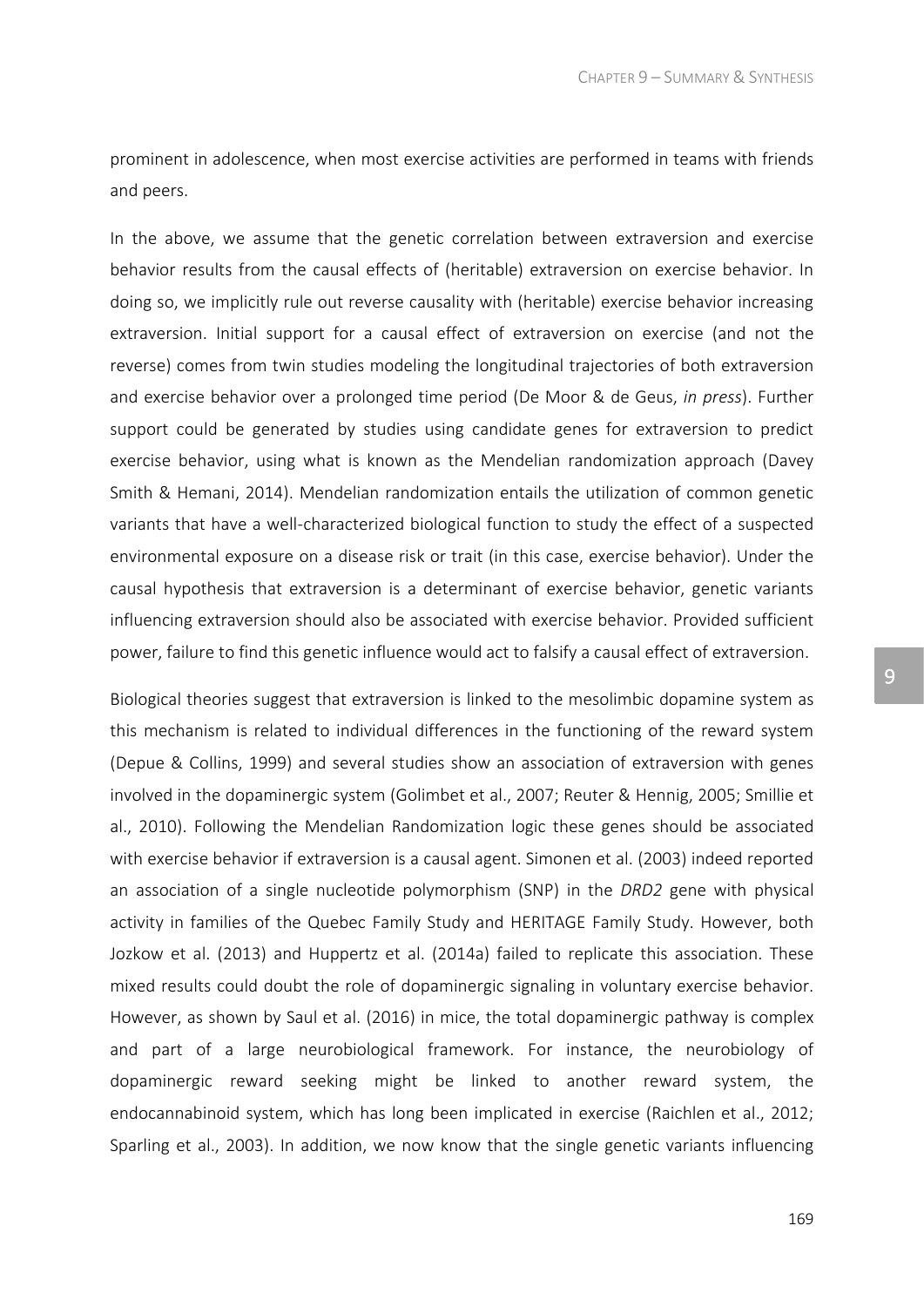complex traits have a very small effect size and that they may not be picked up by samples comprised of 'only' thousands of subjects (Flint, 2013).

Both these problems may be addressed by the more optimal strategy to find genes related to extraversion: a meta-analysis of genome wide association studies (GWAMA) with a large cumulative sample size (Flint, 2013; Visscher et al., 2012). A recent GWAMA for extraversion resulted in only one significant 'hit': a non-coding RNA site (LOC101928162) with unknown function (van den Berg et al., 2016). A clear prediction from our work, following the Mendelian Randomization logic is that this hit should also predict voluntary exercise behavior. As indicated, much larger samples than the one employed here are needed to test this as the effect size of this single variant is very modest. To increase power, a polygenic risk score for extraversion – for which GWA meta-analytic summary statistics are available in the public domain (de Moor et al., 2012) – could further be used to predict voluntary exercise behavior. Under the causal hypothesis that extraversion is a *causal driver* of regular exercise behavior this prediction should be significant. However, finding a significant effect would not rule out a genetic pleiotropic effect: in this case multiple genetic variants influence exercise, but independently also extraversion.

Extraversion may also act through more complex routes, e.g. in attitude formation on exercise behavior. Courneya and Hellsten (1998) showed that extraversion was correlated to exercise motives, such as improvement of fitness and health, social contacts, and sheer enjoyment (Courneya & Hellsten, 1998). In Table 8.3 in Chapter 8, the path coefficients between extraversion and perceived benefits  $(a_{3,1})$  and 'lack of skills, support and/or resources'  $(a_{4,1})$ , 'lack of energy' ( $a_{6,1}$ ), and 'lack of enjoyment' ( $a_{7,1}$ ) were significant ( $p < .05$ ), suggesting that a significant amount of this association is explained by genetic factors. The perceived benefits and barriers of exercise behavior form another set of psychological factors that could influence the net affective response to exercise behavior. Individuals who have come to believe that the (long-term) advantages of exercising outweigh the (short-term) disadvantages are more likely to adopt and maintain exercise activities (Becker, 1974). In line with this, many studies reported robust associations between perceived benefits and exercise behavior whereas perceived barriers are as robustly associated with less engagement in exercise behavior (Allender et al., 2006; Hagger et al., 2002; Rhodes & Smith, 2006; Trost et al., 2002). Perceived benefits of exercise behavior are amongst others fitness and health,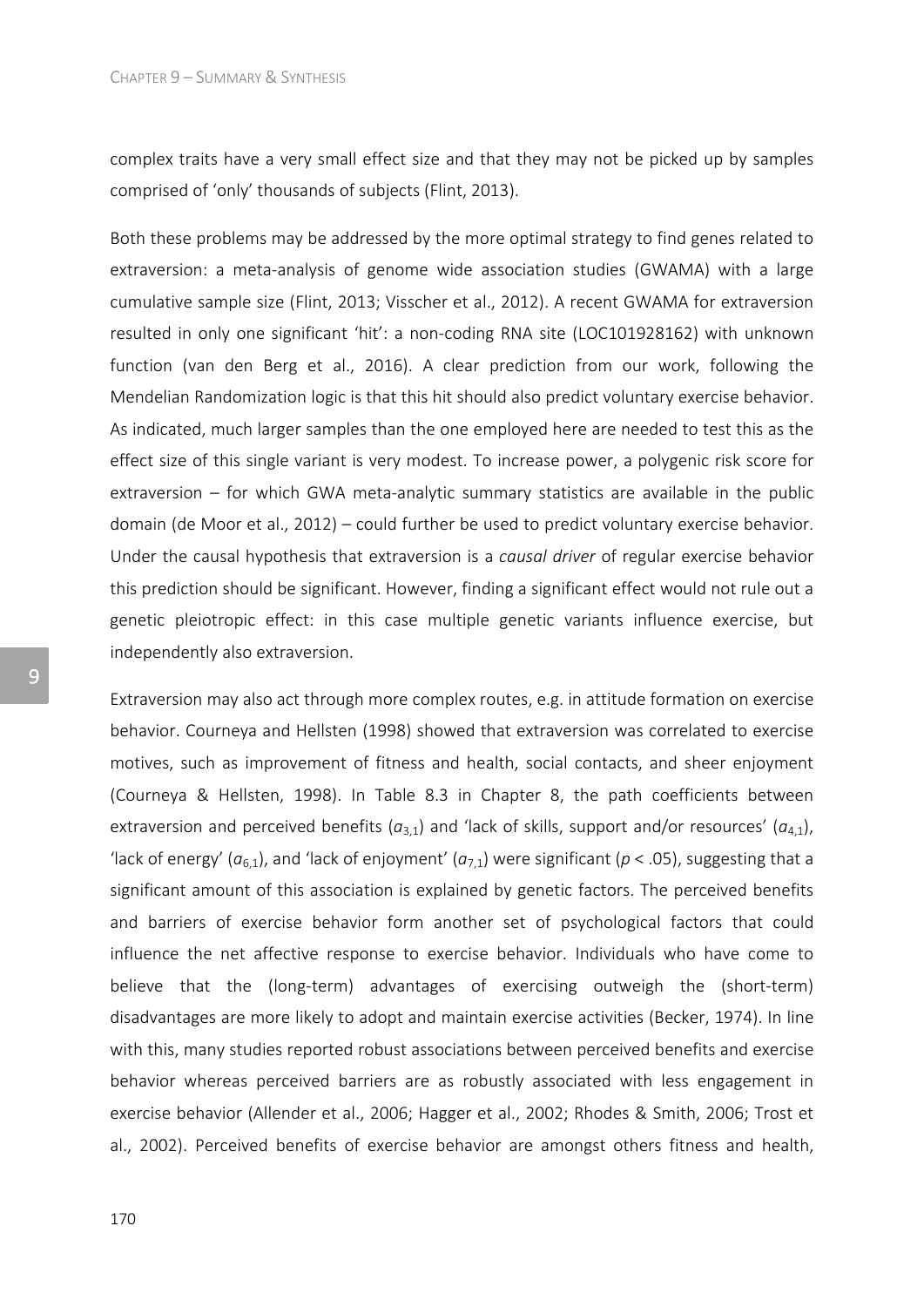social contacts, and enjoyment, whereas lack of opportunity and support, feelings of embarrassment, the lack of energy, or time constraints are part of the perceived barriers of exercise behavior.

Huppertz et al. (2014b) demonstrated moderate to high heritability estimates for the perceived benefits and barriers in adult twins and siblings, with the highest estimates for 'lack of enjoyment '(44% to 47%) and 'lack of skills, support and resources' (including items such as 'I do not have anybody to exercise with' and 'I do not have the required materials for exercising', 45% to 48%). Aaltonen et al. (2016) reported comparable heritability estimates for motives for engaging in physical activity in leisure time in adult twins, ranking 'Enjoyment' (33% to 53%) and affiliation ('be with friends and/or do activity with others', 35% to 39%) as the motive dimensions with the highest heritability. Both studies also report perceived barriers or motive dimensions related to 'to be fitter and/or look better than others' or the other side of the spectrum 'embarrassment' to be substantial heritable (27 to 49%). Moreover, Huppertz et al. (2014b) revealed that perceived benefits and barriers of exercise may have a causal effect on exercise behavior even in the presence of pleiotropic genetic effects independently influencing exercise motives and barriers and exercise behavior. In Chapter 8, we replicated the heritability estimates for perceived benefits and barriers and showed that they have a substantial genetic overlap with exercise behavior.

#### Tipping the balance further: exercise ability

Being good at exercise and performing better than others will lead to feelings of competence, whereas lower levels of performance might lead to disappointment or shame. Perceptions of differences in ability will therefore greatly contribute to the affective response to exercise. This might be especially during (late-)adolescence, when the influence of role models in health behaviors is large (DuBois & Silverthorn, 2005; Yancey et al., 2011). Exercise performance level may be influenced by skills specific to a sport, although a number of general fitness characteristics including strength and endurance, are strong predictors of performance across a variety of sports and exercise activities (McArdle, 2009). Chapter 5 and 6 show that both adolescent muscle strength, as well as flexibility, balance and endurance capacity (quantified by  $VO_{2max}$ ) are influenced by innate factors. When including the heritability estimates for these traits in meta-analyses, genetic factors explained most of the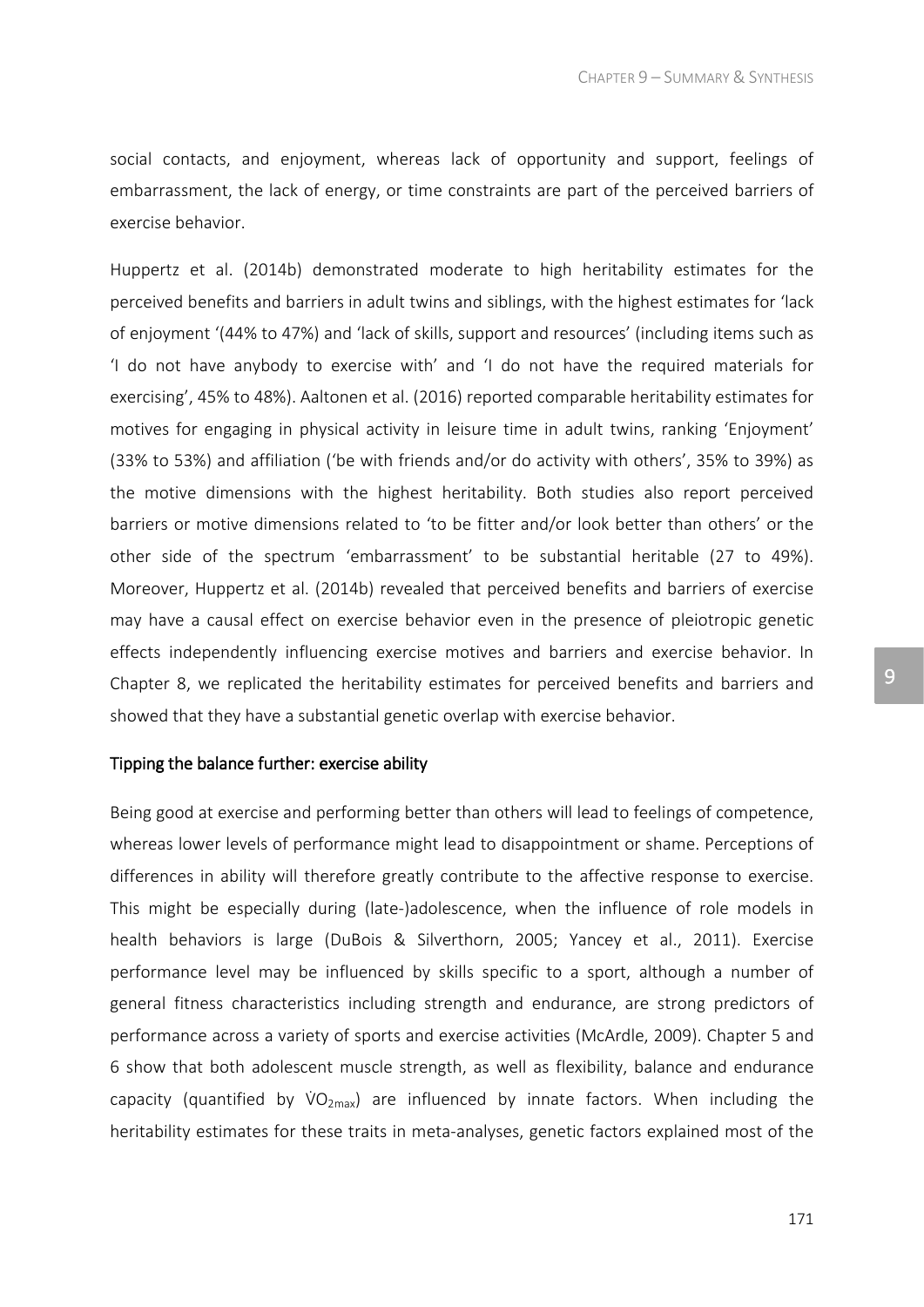variance in vertical jump (62%; *N* = 874), handgrip strength (63%; *N* = 4516) and flexibility (50%; *N* = 1130), V̇O2max (in mL/min 59%; *N* = 1088 and in mL/min/kg 72%; *N* = 1004) in children, adolescents and young adults (age < 30y). However, in our sample we cannot currently determine the exact contribution of the two different components that make up the heritability of physical fitness: genetic factors that contribute to baseline (untrained) physical fitness levels and those related to the extent of the training-induced gains in physical fitness (i.e. genetic factors contributing to 'trainability').

Substantial individual differences exist in trainability, i.e. individuals differ to a great extent in their response to a standardized training protocol. This is in part due to genetic variation. Bouchard demonstrated this effect in families in the HERITAGE Study (Bouchard et al., 1995), by submitting more than 200 families to a 20 week exercise program. Large individual differences in trainability were seen for several performance phenotypes; the traininginduced changes in  $VO_{2max}$ , several skeletal muscle phenotypes, resting heart rate, resting blood pressure, and other risk markers for cardiovascular diseases could for a large part be explained by genetics (An et al., 2003; Bouchard et al., 1999; Hong et al., 2000; Perusse et al., 2000; Rice et al., 2002; Rico-Sanz et al., 2003). In our study we could not separately compute heritability for basal ability and trainability as our study used a mixture of sedentary subjects and moderately and vigorous exercisers. Physical fitness in the former will mostly reflect genetics of baseline exercise ability whereas fitness in the two latter groups will reflect a mixture of the genetics of baseline exercise ability and trainability.

So far, identifying the genes involved in either basal exercise ability or trainability has proven difficult (Pitsiladis et al., 2016). Candidate genes studies of muscle strength have focused on insulin-like growth factor- and myostatin-related genes and genes involved in inflammatory factors. Linkage analyses revealed several additional regions of interest in the genome, although individual genes could not be identified as yet (see Thomis and Aerssens, 2012 for a review). One of the most studied polymorphisms is the R577X variation in the *ACTN3* gene. This gene seems to influence the performance of fast skeletal muscle fibers and *ACTN3* XX homozygotes may have modestly lower skeletal muscle strength in comparison with R-allele carriers (Yang et al., 2003). For maximal oxygen uptake, only one GWA study has been conducted to date by Bouchard et al. (2011b). Strikingly, in spite of the small sample size, this study revealed that 16 SNPs accounted for 45% of the variance in gains in  $\dot{V}O_{2\text{max}}$  after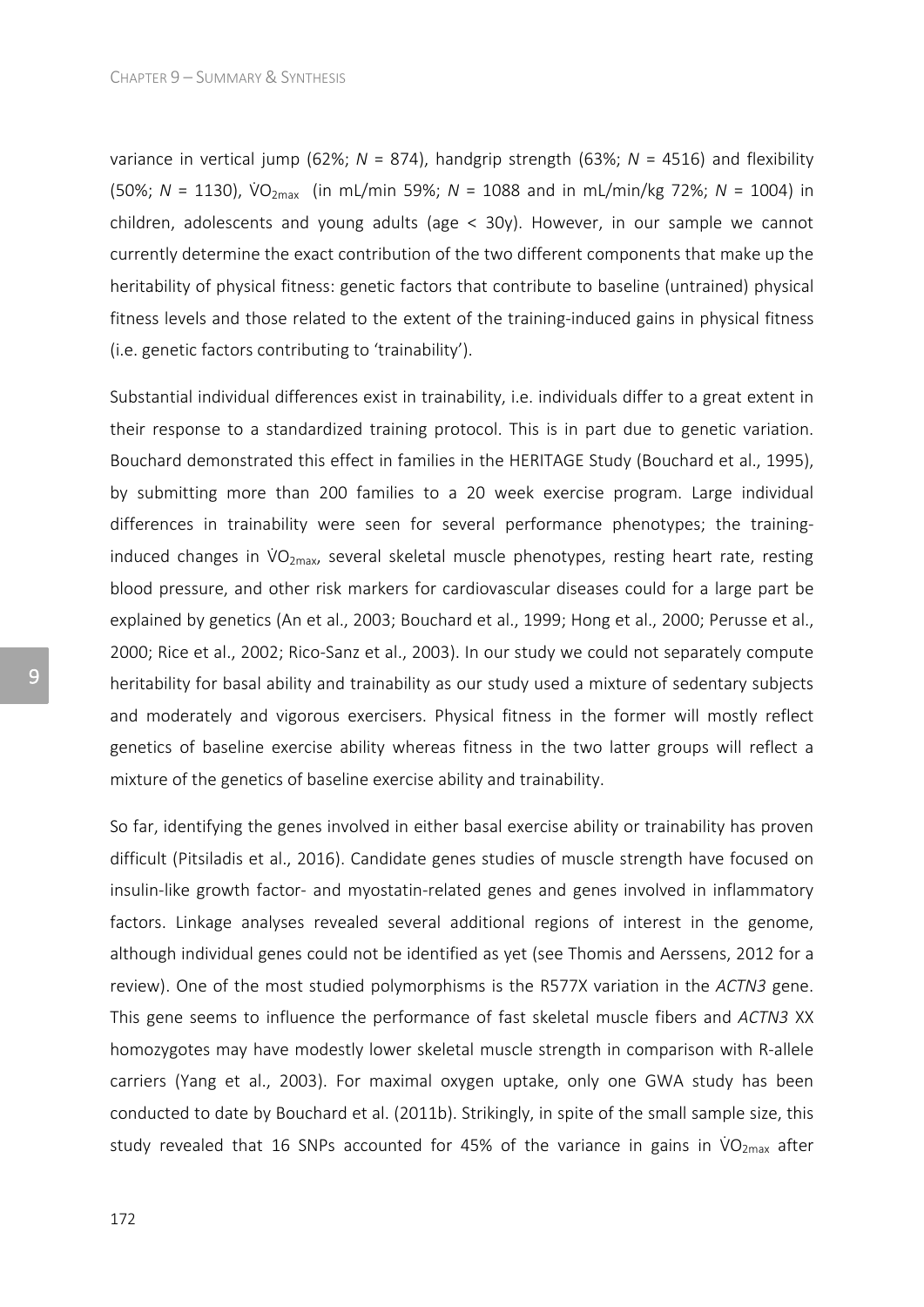exposure to a standardized 20-weeks exercise program in a sample of 473 sedentary adults (Bouchard et al., 2011b). No GWA studies have yet been performed on  $VO_{2max}$  in the untrained or baseline state (before training). It is challenging to collect enough data to be well-powered for gene finding studies as measuring maximal oxygen uptake involves laboratory equipment and a significant amount of time (especially in training studies). This might explain the lack of (well-replicated) findings in this field.

Exercise ability should not only be defined in terms of peak performance capacity but also in terms of being able to withstand potential injuries. A downside of being a fervent exerciser is the increased risk of sports injuries. Of importance is the nature of the injury and the duration of the treatment and discomfort (pain) as well as lost sporting time, school, and working time, and healthcare costs. Environmental risk factors for sports injuries are for example training using incorrect or below-standard sportswear, unmatched opponents in competitive exercise activities, and nutrition (Shanmugam & Maffulli, 2008). However, there is growing evidence that genetic factors are implicated in the susceptibility for sports injuries (Collins & Raleigh, 2009). Especially the *COL1A1* gene, that encodes for the protein type 1 collagen, which is a major component of tendons and ligaments. A SNP upstream of this gene is associated with a decreased risk for acute soft tissue ruptures (Collins et al., 2010). Although the data on sports injuries was not included in this thesis, it might be an interesting addition to 'exercise ability' in the model when explaining the heritability of voluntary exercise behavior.

# Expanding the model of De Geus & de Moor (2008)

In Chapter 8, we aimed to establish the prospective contribution of personality, perceived benefits and barriers, exercise-induced affective response, and subjective and objective exercise ability to the heritability of voluntary exercise behavior in a sample of adolescents and young adult twins. We hypothesized that the genetic factors contributing to these determinants correlate with the genetic factors that are responsible for the individual variation seen in exercise behavior in adolescents and young adults. We showed that eleven determinants have genetic overlap with exercise behavior. These determinants included the 'extraversion' dimension of personality, calmness measured by the Activation-Deactivation checklist after a submaximal exercise test, perceived benefits of exercise and perceived barriers to exercise, and subjective and objective exercise ability. When including these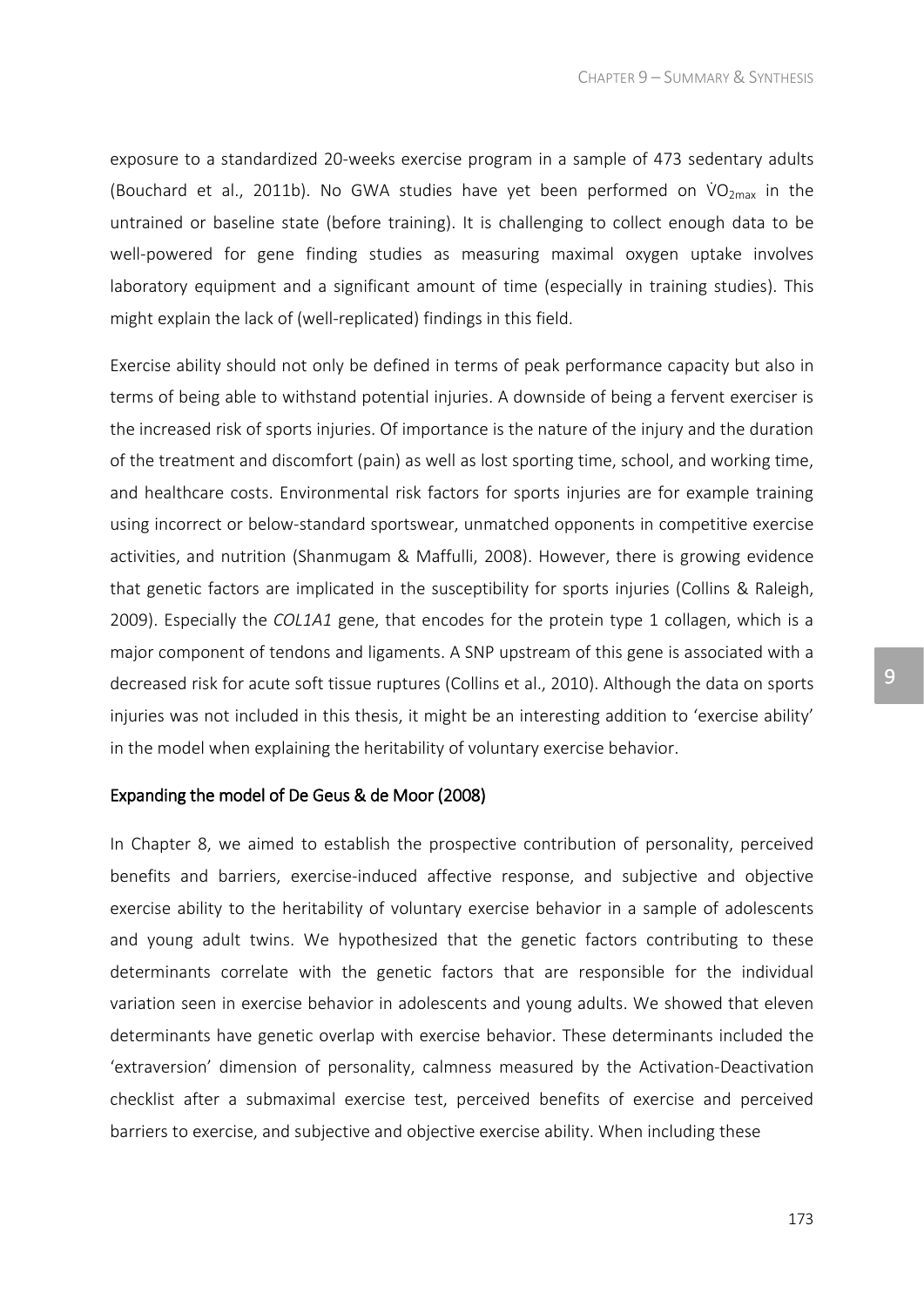



174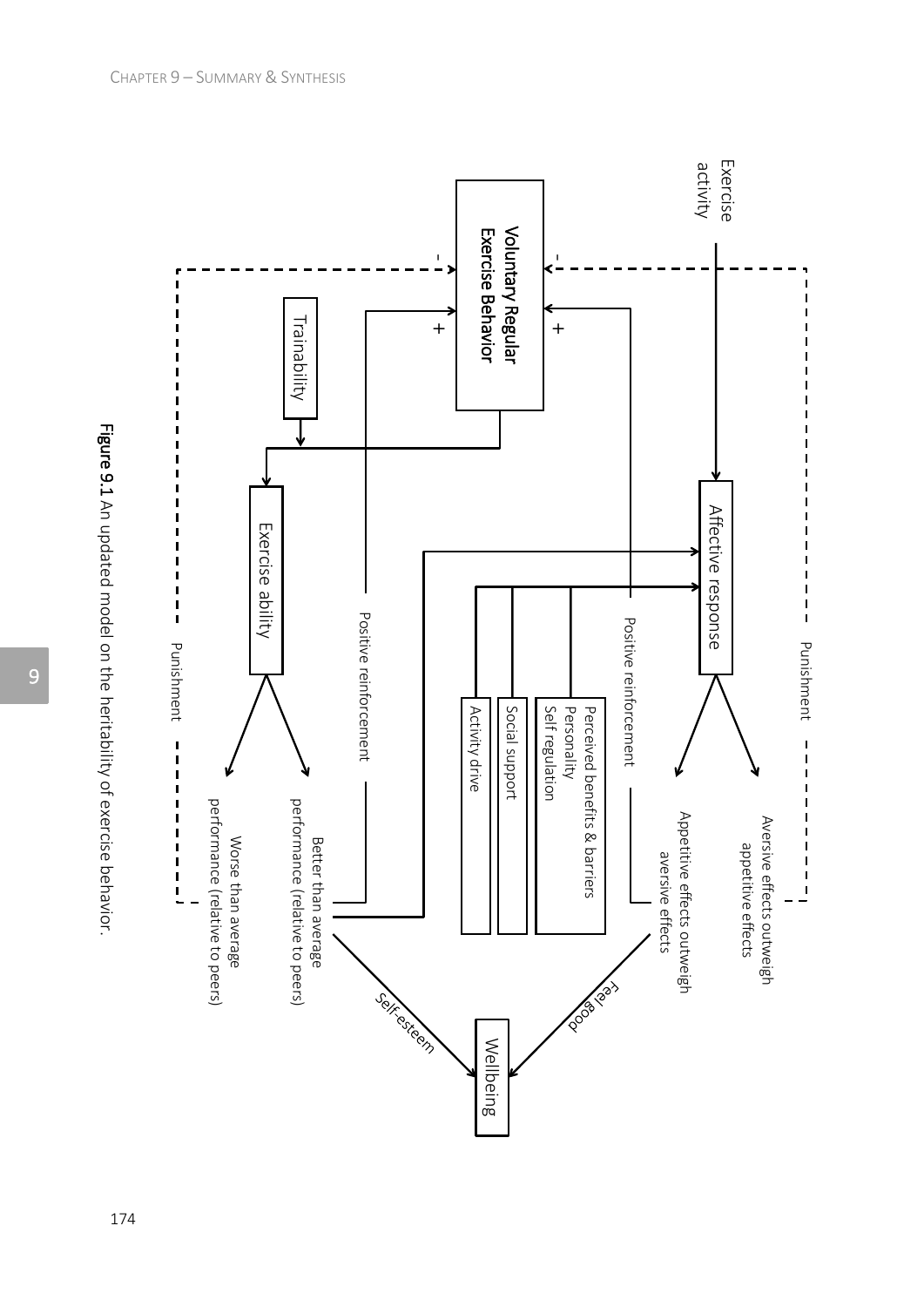determinants in a covariance decomposition model, we showed that all of the covariance of these determinants with exercise behavior at follow-up is due to genetic factors.

These findings allow us to expand the model by De Geus & de Moor (2008). Figure 9.1 shows the expanded model based on the new work in this thesis. The upper part of the extended model consists of the core concept of instrumental conditioning (Hall, 1976) that remains central as it was in the original model. When people engage in regular exercise activities, they are exposed to a combination of acute (during the exercise bout and shortly after) aversive and appetitive effects. The net balance of these effects determines whether the activity will be experienced as rewarding or punishing, and this will strongly contribute to the adoption and maintenance of regular exercise behavior. We add six modulators of the affective response: personality, perceived benefits and barriers, self-regulation, social support, activity drive, and subjective exercise ability. A role for three of these, personality, perceived benefits and barriers and subjective exercise ability, were directly supported by the work in this thesis (Chapter 8).

Self-regulation is the ability to regulate one's emotions, thoughts, and behavior in the face of acute temptations and impulses. It is necessary for regulating one's behavior in order to achieve specific longer term goals (Baumeister et al., 2007). A large body of literature shows that self-regulation, or the related concepts of self-motivation and self-efficacy are correlates of regular exercise behavior (Dishman et al., 2005; MacAuley et al., 1998; Nigg, 2001). According to the model depicted in Figure 9.1, these concepts do so in part by influencing the perception of acute aversive effects. Being able to endure the temporary discomforts of exercise in view of a future reward (e.g. fitness, losing weight, winning the game) or long-term goal (health) is a core characteristic of self-regulation. In addition, the feeling of accomplishment of this self-discipline might tip the balance between aversive and appetite effects even during exercise. The concept of self-regulation is also argued to be shaped by genetic variants (Posner & Rothbart, 2009). Furthermore, including the innate 'activity drive' (Rowland, 1998) in the model, as the fulfillment of which is intrinsically rewarding, is based on a large literature of animal studies. Studies with spontaneous wheel-running inbred micestrains and selective breeding in mice for high voluntary wheel-running activity resulted in numerous genomic regions that were associated with physical activity in mice (Kelly et al., 2010; Lightfoot et al., 2008; Nehrenberg et al., 2010). This suggests a biological mechanism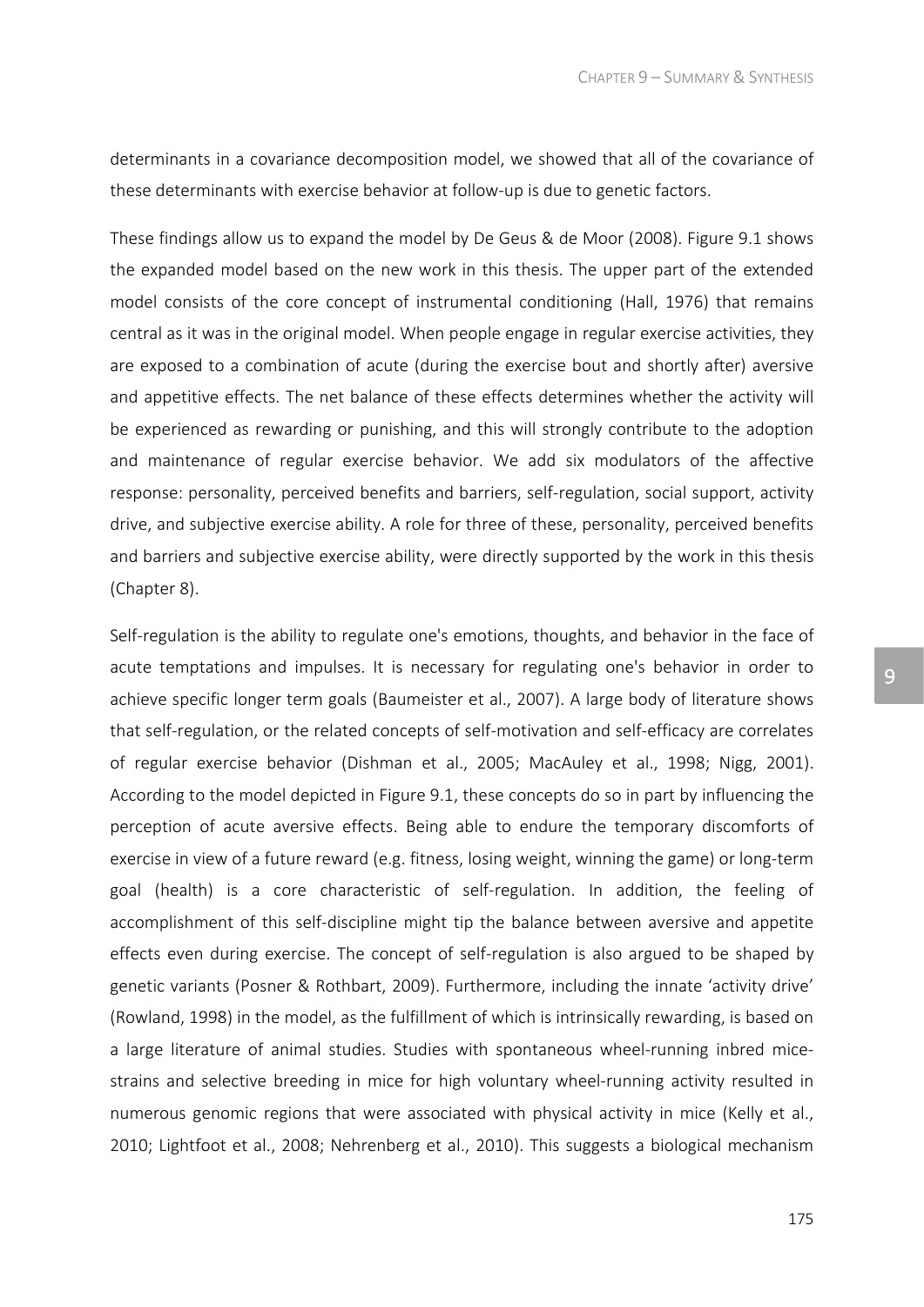that propels the motivation to exercise. Finally, social support is a known factor to be of relevance in any behavioral intervention and exercise is no exception (Dishman et al., 1985; Sallis et al., 2000). As reviewed in Chapter 2, we find that in childhood common environmental factors that are shared by siblings of the same family play a much larger role in exercise behavior than genetic factors and this may largely reflect a positive effect of social support by parents and siblings. In part this effect can be purely instrumental; the parents need to enable the children to partake in sports and exercise activities by providing them sportswear, gear, and arranging transportation. However, family social support can also have a component of encouragement which can act to increase the acute appetitive effects of exercise for the child.

A new factor in the model is the importance of subjective exercise ability, measured as the relative ranking of one exercise performance and skills against peers. Although linked to actual exercise ability, it is possible that this subjective ability is even more important than objective ability in modulating the affective response to exercise. In Chapter 8 we demonstrate for the first time that subjective exercise ability, as expected from the underlying objective exercise ability, is a heritable trait (66%) and genetically associated with exercise behavior. Moreover, it may also explain the genetic association between exercise behavior and mental wellbeing that we reported in Chapter 7. People's beliefs about their capabilities to produce designated levels of exercise performance lead to feelings of competence and mastery. The subjective perception of exercise ability may therefore be an important determinant of exercise-induced increases in self-esteem. Together with the often reported 'feel good' in those exercisers that are characterized by a favorable balance of appetitive and aversive acute psychological effects, self-esteem can cause the increased wellbeing reported by exercisers.

Many potential and complex interactions between all components of the model have currently been left out. For instance, subjective exercise ability, although based on objective exercise ability, could be influenced by personality and social support. The latter may be particularly relevant in younger children who may find it easier to believe their parents about their performance, in spite of evidence to the contrary, based their actual performance. The biology of the activity drive may overlap with that of the extraverted personality and perceived barriers like 'lack of time' may be a function of self-regulatory capacities. While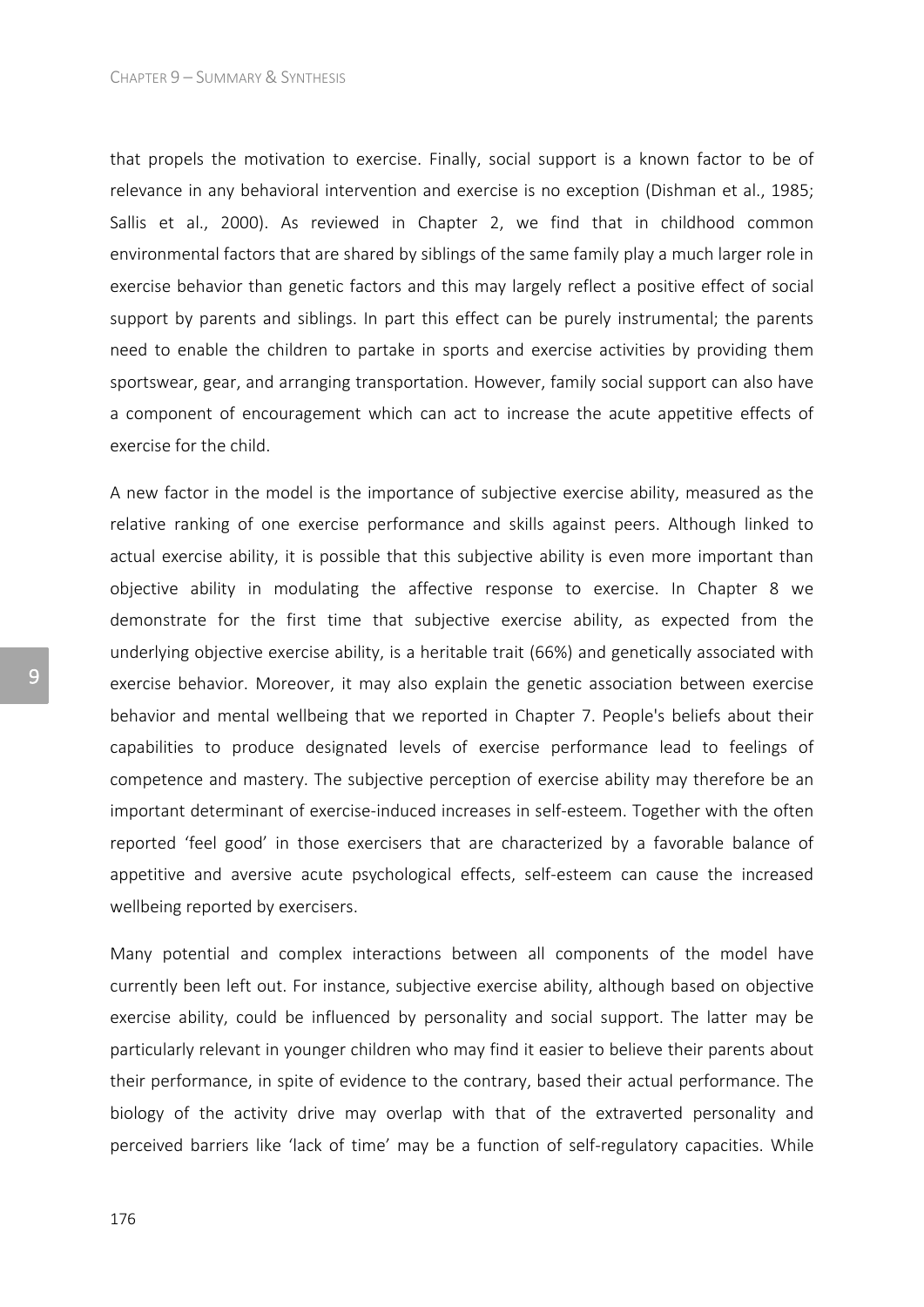appreciating these complexities, with the exception of social support, all elements in the model have been shown to be heritable. In keeping with the original model, they remain to be considered part of the intermediate pathways between the genomic level and the behavioral level, and meaningful explanatory variables for the high heritability of regular voluntary exercise behavior.

# Remaining tasks

Throughout this thesis, we trustingly labeled the studied traits 'determinants', yet reverse causality cannot simply be ruled out. As previously discussed in relation to extraversion, genetic correlation may arise because the genetic variants influencing exercise behavior could become part of the heritability of the so-called determinant if regular exercise itself affects the determinant. Furthermore, a third scenario is that the same genetic variants independently influence the determinant and the tendency to become a regular exerciser. Mixtures of these three causal scenarios may be at play as well, e.g. there may be bidirectional causality in the presence of pleiotropy. Training studies could help resolve causality, but might suffer from selection bias, as they are typically conducted in sedentary individuals (regular exercisers would not show meaningful changes). Twin studies can resolve causality in unselected population-based samples if the sample size is sufficiently large to detect environmental correlations (de Moor et al., 2008), but might be a challenging undertaking for the relatively involved experimental protocol used here. Below 5000 twin pairs, the power to detect a significant environmental correlation between affective responses and exercise behavior is poor (Stubbe & de Geus, 2009). Mendelian Randomization would be a very good alternative strategy to resolve causality as this technique detects causal effects in an unbiased manner (Davey Smith & Hemani, 2014; Lawlor et al., 2008). Fortunately, for some of our determinants, global genome-wide association analyses initiatives exist and a robust (and replicated) set of genetic variants influencing our intended determinants will become available in time.

Future exploration of the genetic mechanisms underlying exercise behavior should also more prominently model possible gene-environment interplay. The effect of an environmental exposure on an individual may depend on his or her genotype. Vice versa the effects of a specific genetic variant may be dependent on the environment. The effect of genetic variants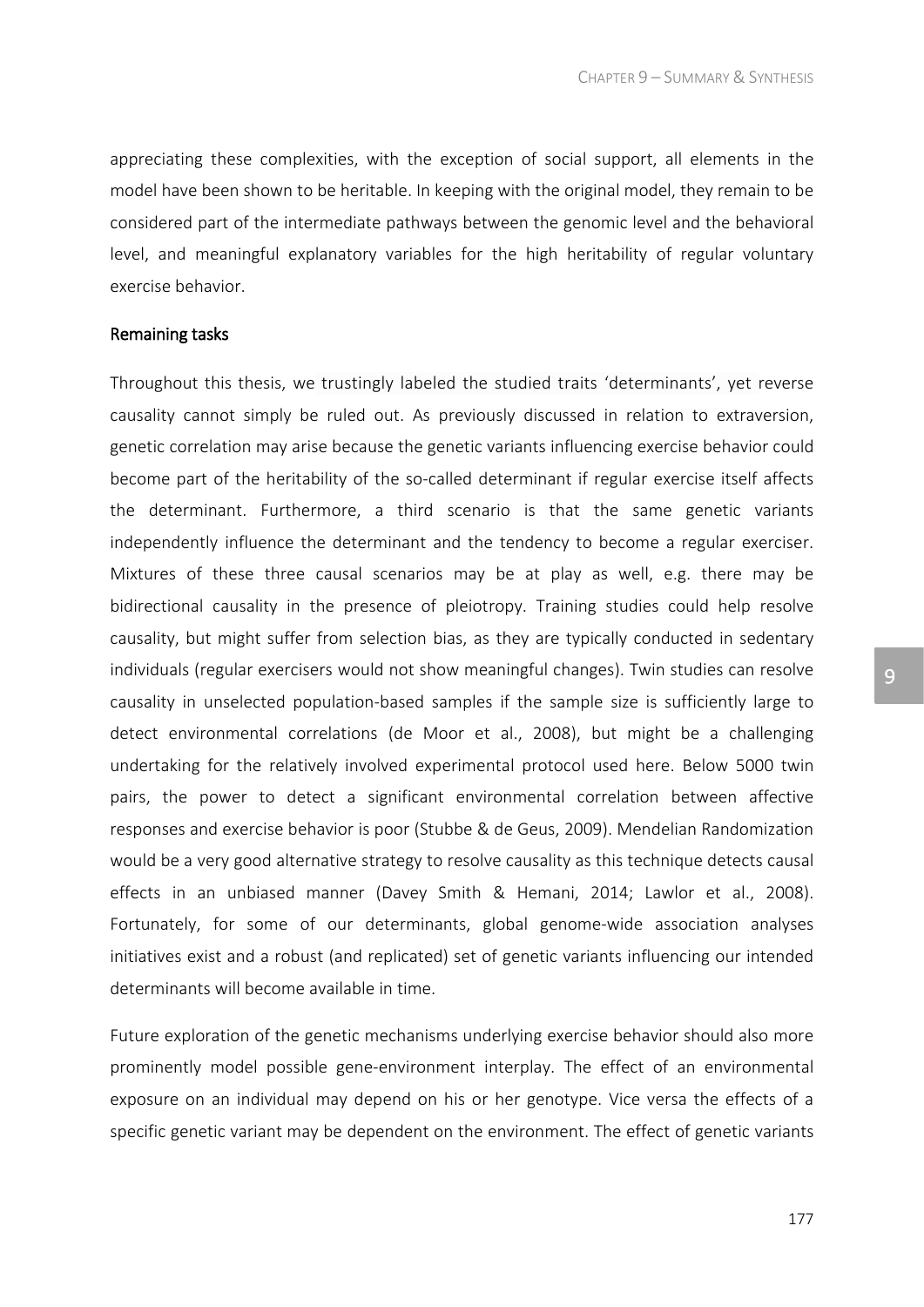can be amplified during or after being exposed to specific environmental factors. New previously 'dormant' genetic variants may become expressed due to exposure to environmental factors, whereas 'active' genetic variants may become suppressed by them. These (heritable) changes in gene expression are also known as epigenetics. Classic twin studies typically assume the gene-environment (GxE) interaction to be negligible, as the design (estimating A, C, and E) cannot discriminate between the main effects of genes and their interaction. When applying the classical twin model, interactions between genetic factors and the shared environment will result in an overestimation of the main effects of genes, whereas interactions between genetic factors and the unique environment will result in an underestimation of the main effects of genes. Fortunately, when (multiple) measures of environmental factors are collected GxE interaction terms can be included in heritability modelling, thereby improving the accuracy of the heritability estimate (Purcell, 2002). Geneenvironment interaction can also be incorporated in candidate gene studies (Dick et al., 2015) and even in GWA studies (Thomas, 2010; Winham & Biernacka, 2013).

#### Implications for intervention on exercise behavior

To encourage adolescents and young adults to adopt a physically active lifestyle, the innate individual differences can be used as a starting point. Acknowledgement of the existence of heritable individual differences in the determinants of exercise behavior can suggest that it may be harder to engage some people in exercise than others, but that in no way means that we should stop trying. As opposed to general beliefs regarding the heritability of behavior, heritable traits can still be worthy targets for intervention (Plomin & Haworth, 2010). Many intervention studies for many traits have shown that genetic influences on the variance in a trait do not hamper attempts to favorably change the mean population level of the trait. Even if genetic factors are still a main cause of remaining variation around the increased postintervention mean.

Understanding the genetic pathways that lead to differences in voluntary exercise behavior may help identify specific biological and psychological determinants that would be solid targets for intervention. Individuals may experience rather different 'gains' when exercising. Favorable genetic profiles may for instance cause a larger sensitivity to the rewarding or a smaller sensitivity to the punishing effects of broad classes of activities, including exercise. For